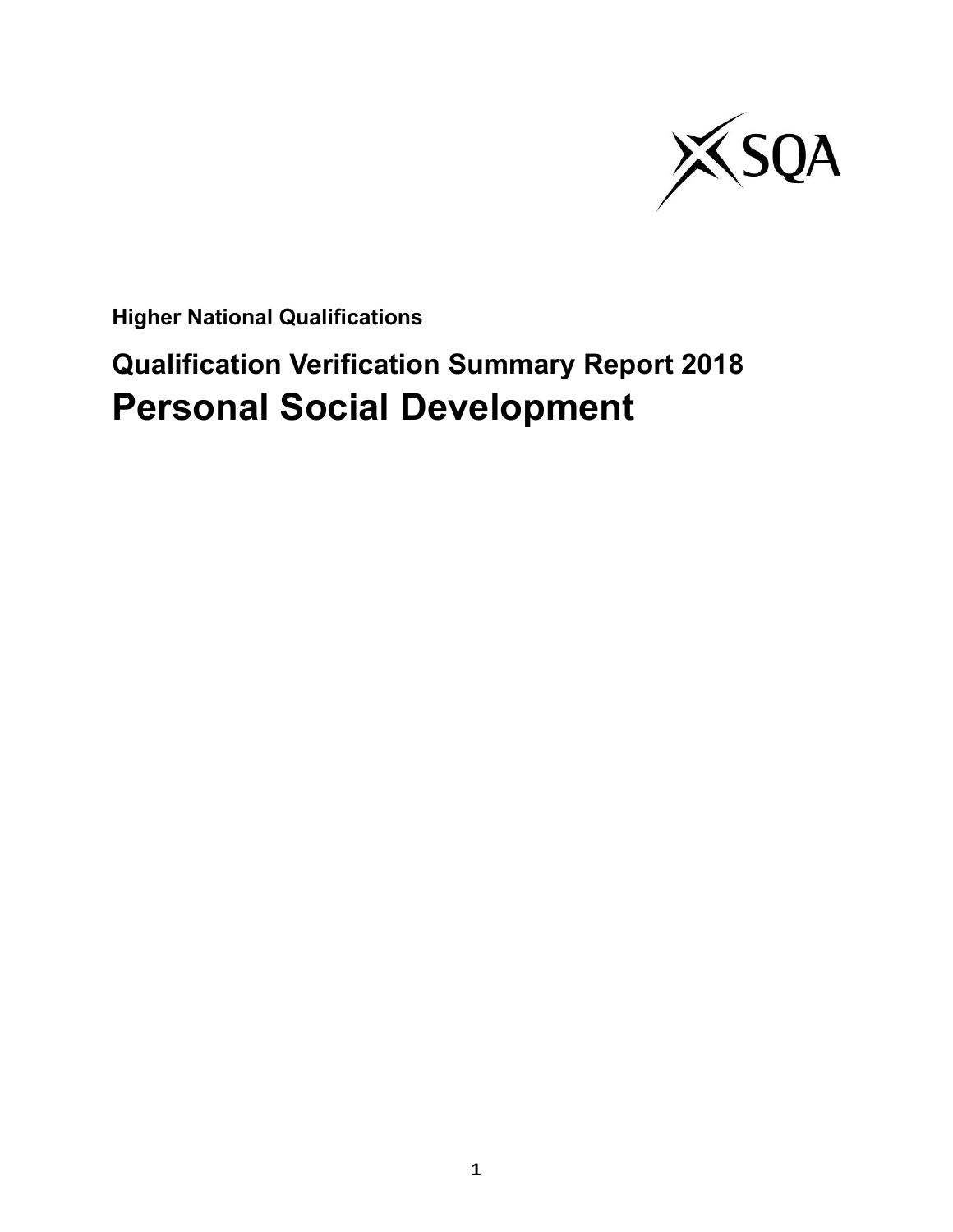### **Introduction**

The HN Personal and Social Development units externally verified last year included:

| D77H 34        | <b>Employment Experience 2</b>          |
|----------------|-----------------------------------------|
| <b>HJ4W 34</b> | <b>Work Placement</b>                   |
| <b>DV0M34</b>  | <b>Work Experience</b>                  |
| <b>D7HJ 34</b> | <b>Employment Experience 1</b>          |
| <b>F3HT 34</b> | <b>Personal Enterprise Skills</b>       |
| <b>DE3R 34</b> | <b>Personal Development Planning</b>    |
| F86Y 35        | Developing the Individual within a Team |
| F870 34        | Developing the Individual within a Team |

HN verification activity was highly successful with 'high confidence' ratings across all centres. PSD units were delivered across a wide range of HN programmes: Fashion; Coaching and Developing Sport; Sport and Fitness; Care and Administration; Travel and Tourism; Administration and IT; Accounts; Hospitality; Beauty; and Business. External visiting verification activity highlighted a range of high quality learning programmes and staff who were totally committed to the success of the courses and the learners.

External verifiers included the following comments in their reports:

*All staff involved in the delivery of HN Units are enthusiastic and highly motivated to support candidates to achieve SQA qualifications to progress into employment and/or university!*

*I was left in no doubt about the passion and enthusiasm of staff to support HN candidates.*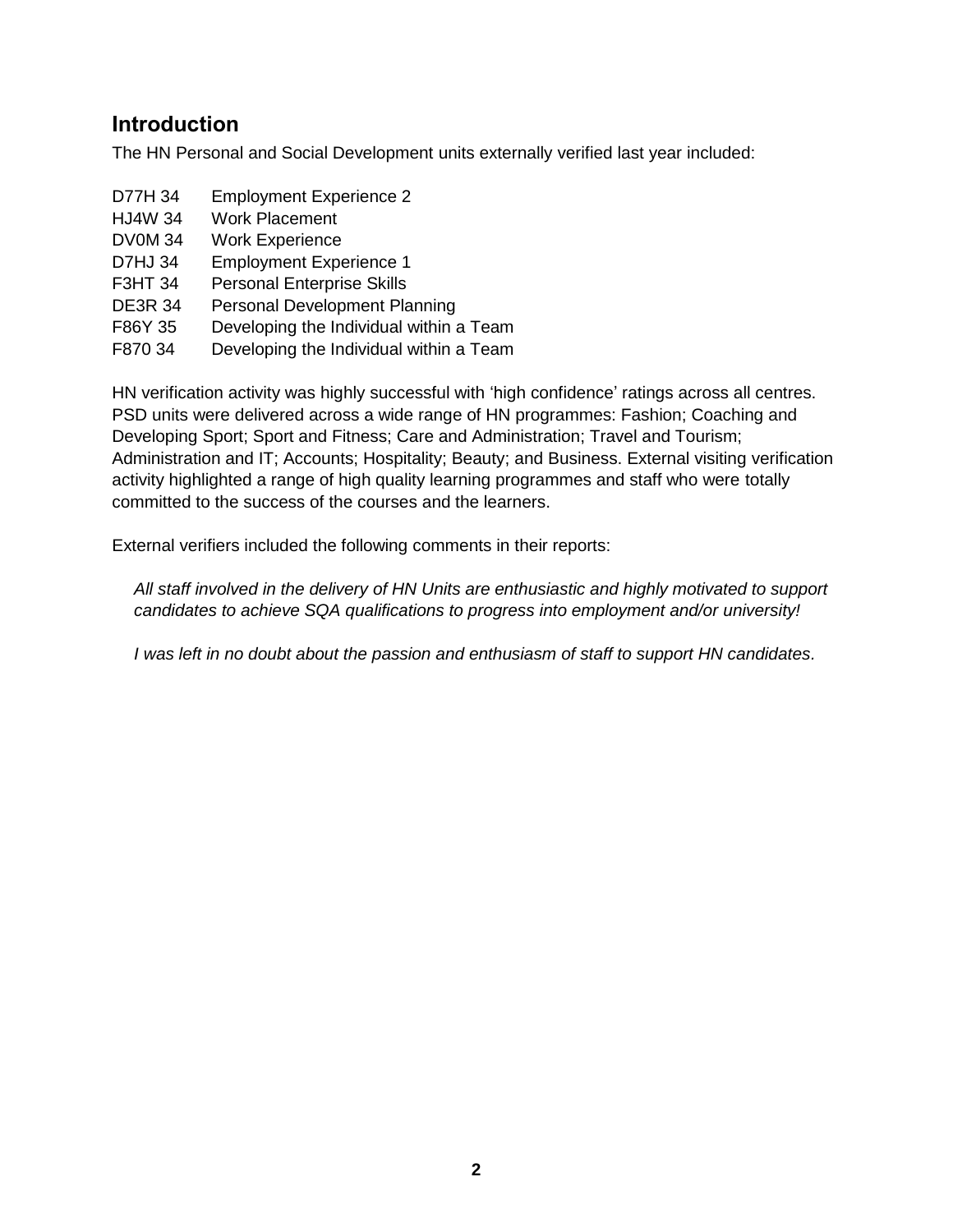## **Category 2: Resources**

#### **Criterion 2.4: There must be evidence of initial and ongoing reviews of assessment environments; equipment; and reference, learning and assessment materials.**

All centres have well established risk assessment strategies, which form the basis of the estates management process within some centres. Initial and ongoing reviews of the assessment environments and equipment are completed routinely and areas of risk identified and monitored with regular checks, which form a risk assessment schedule of programmed activity within a centre.

Staff in almost all centres are aware of their own individual responsibility to report any issues that present a risk. Assessment environments and the equipment are checked for fitness for purpose and any faults are repaired as and when necessary. This extends to external sites where there may be a joint partnership responsibility for initial and ongoing reviews.

Centres continue to make use of SQA assessment support materials. Learning and teaching materials are well resourced, current, and appropriate to the needs of learners. Learning and reference materials are updated regularly within many centres and continue to exemplify currency and validity. Many centres have an internal schedule that indicates the timeline for initial and ongoing reviews. Initial and ongoing reviews of assessment, learning and teaching materials are carried out systematically within many centres. In most cases, programme structures and delivery provide a high quality learning experience.

Centres make good use of SQA assessment support materials and have confidence in their delivery. Almost all centres create master teaching packs, which contain a bank of resources that include reference, learning, and assessment materials. There was good evidence of initial and ongoing assessment checks being carried out and recorded using internal audit documentation, eg current unit specification, current assessment instruments, checking for any SQA updates and changes to the qualification.

Almost all centres continue to provide learners with access to the latest technology and equipment that is more than suitable for the delivery of HN qualifications, eg intranet/internet access with secure username and passwords, social media, mobile apps, tablets, iPads, laptops and computers. Many centres provide access to ICT facilities through flexible learning hubs. Classroom environments have bespoke equipment like smartboard technology.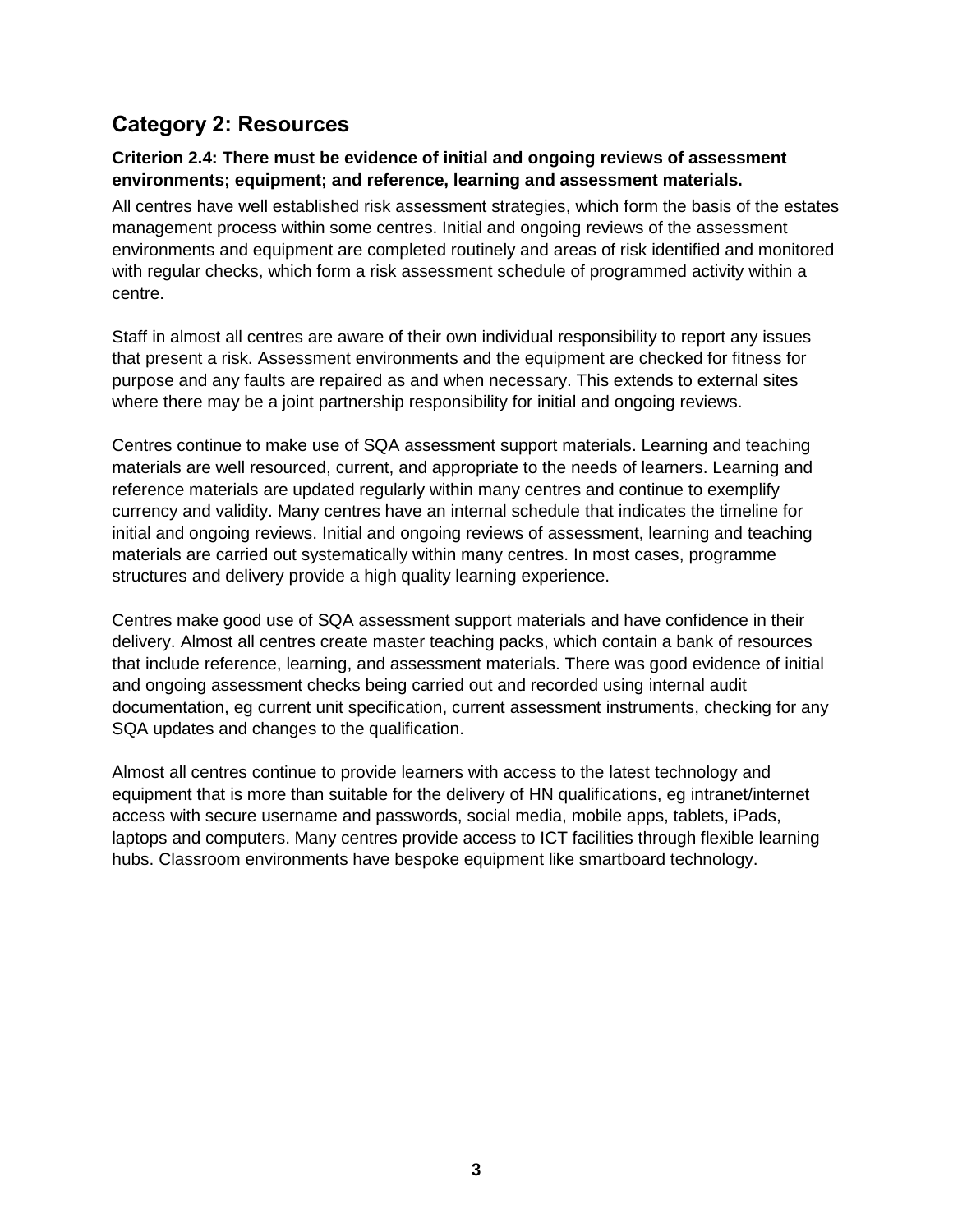## **Category 3: Candidate support**

#### **Criterion 3.2: Candidates' development needs and prior achievements (where appropriate) must be matched against the requirements of the award.**

Almost all centres run a check through SQA Connect to ascertain each candidate's current achievements. Candidate development needs and prior achievements are identified in almost all centres at the point of entry to the programme and almost always in advance at the interview/ induction stage. Many centres have established systems in place to match candidate development needs and prior achievements to award requirements.

As one external verifier observed, *'If a candidate presents with a development need then this would be discussed. A training plan would be drawn up and the required support would be put in place'.*

Almost all centres establish candidate development needs at the interview/enrolment stage through informal discussion using the candidate application and any other relevant background information. Many centres have procedures in place to support specific development needs and information is recorded in an individual learning plan and/or a PLSP (personal learning support plan). Examples of support needs can be wide ranging including dyslexia; mental/social health issues; personal or academic issues; gender and equality issues; eyesight issues eg colour blindness; and deafness. Increasingly, centres are finding they have learners with multiple and complex individual development needs, which can be extremely challenging. Centres are required to adapt things for specific learner needs, both in academic terms and in adaptations or special arrangements related to the physical environment.

#### **Criterion 3.3: Candidates must have scheduled contact with their assessor to review their progress and to revise their assessment plans accordingly.**

Almost all centres provide candidates with scheduled contact with their assessor to review their progress and to review their assessment plans accordingly. This is embedded into the course design of HN programmes and is highly supportive to individual learners. Many HN programmes provide at least an hour a week of class guidance contact.

Almost all centres provide an individual learning plan (ILP) for all HN learners that tracks progress across the various stages of the learning programme, eg teaching blocks. The individual learning plan provides a focus to address individual learning needs and to instigate any required actions.

Many centres have robust internal systems and procedures to review candidate progress and to revise assessment plans accordingly.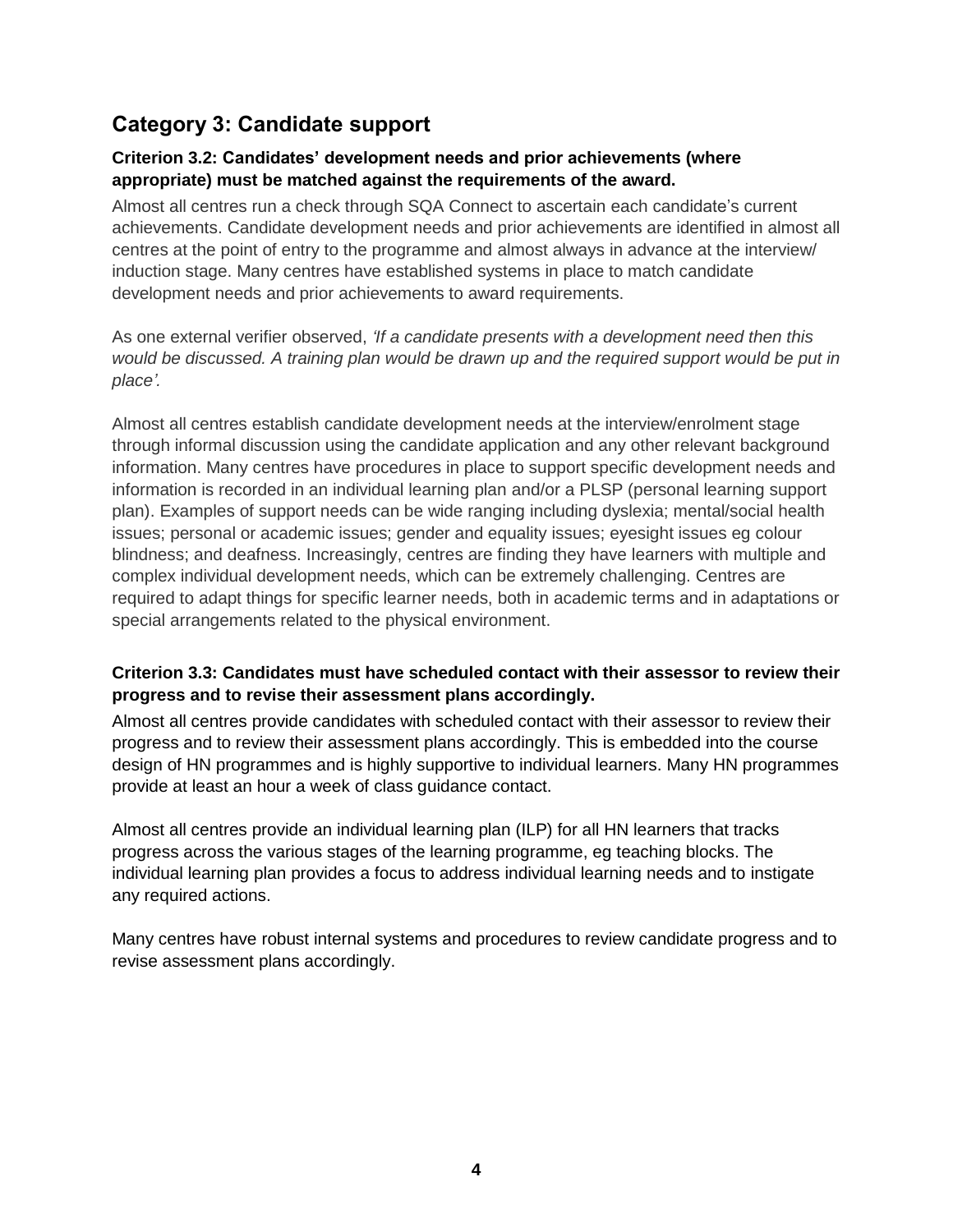## **Category 4: Internal assessment and verification**

#### **Criterion 4.2: Internal assessment and verification procedures must be implemented to ensure standardisation of assessment.**

Almost all centres have robust verification systems in place that operate on a three-yearly cycle. Quality policies and procedures clearly identify the roles and responsibilities of both the assessor and the verifier and indicate the three stages of verification. There was consistent evidence of scheduled standardisation meetings and internal verification records supporting the standardisation of assessment judgements.

External verifiers had access to minutes of meetings, agenda items, decision logs, internal verification sampling decisions and reports. Almost all centres have advanced electronic systems where documentation is held securely on the intranet.

Almost all centres provide a comprehensive robust internal verification system. Procedures are clearly understood and staff adhere to internal systems and processes. More than a few centres provide induction to the unit standards and provide mentoring support for new assessors during their first delivery of a unit.

Almost all centres are aware of the SQA three-stage model of verification whereby assessors and internal verifiers have a pre-planned schedule of assessment and internal verification sampling at HN level.

#### **Criterion 4.3: Assessment instruments and methods and their selection and use must be valid, reliable, practicable, equitable and fair.**

SQA assessment exemplars were routinely in use in almost all centres. More than a few centres are beginning to make use of centre-devised assessment instruments. One good practice example identified by one of the external verifiers involved the integration of the PDP (Personal Development Planning) Unit DE3R 34 with the Graded Unit 3 in Legal Services:

*The PDP unit was mapped to the Graded Unit 3 in Legal Services. The assessment checklists clearly showed the mapping between both units and the evidence requirements for PDP. The integration of the assessment instruments enabled candidates to adopt the PDP 3 stage model of planning; developing and evaluating and apply this to the assessment context of the graded unit.*

More than a few centres are making steady progress towards standardising assessment instruments and unit delivery across different sites. This will be a specific focus of external verification activity in 2018–19 where the sample will be extracted from the SQA/centre-led intelligence of activity across all sites.

#### **Criterion 4.4: Assessment evidence must be the candidate's own work, generated under SQA's required conditions.**

Almost all centres make use of the SQA signed disclaimer, which requires candidates to sign and date the declaration to confirm any evidence submitted is their own work. The disclaimer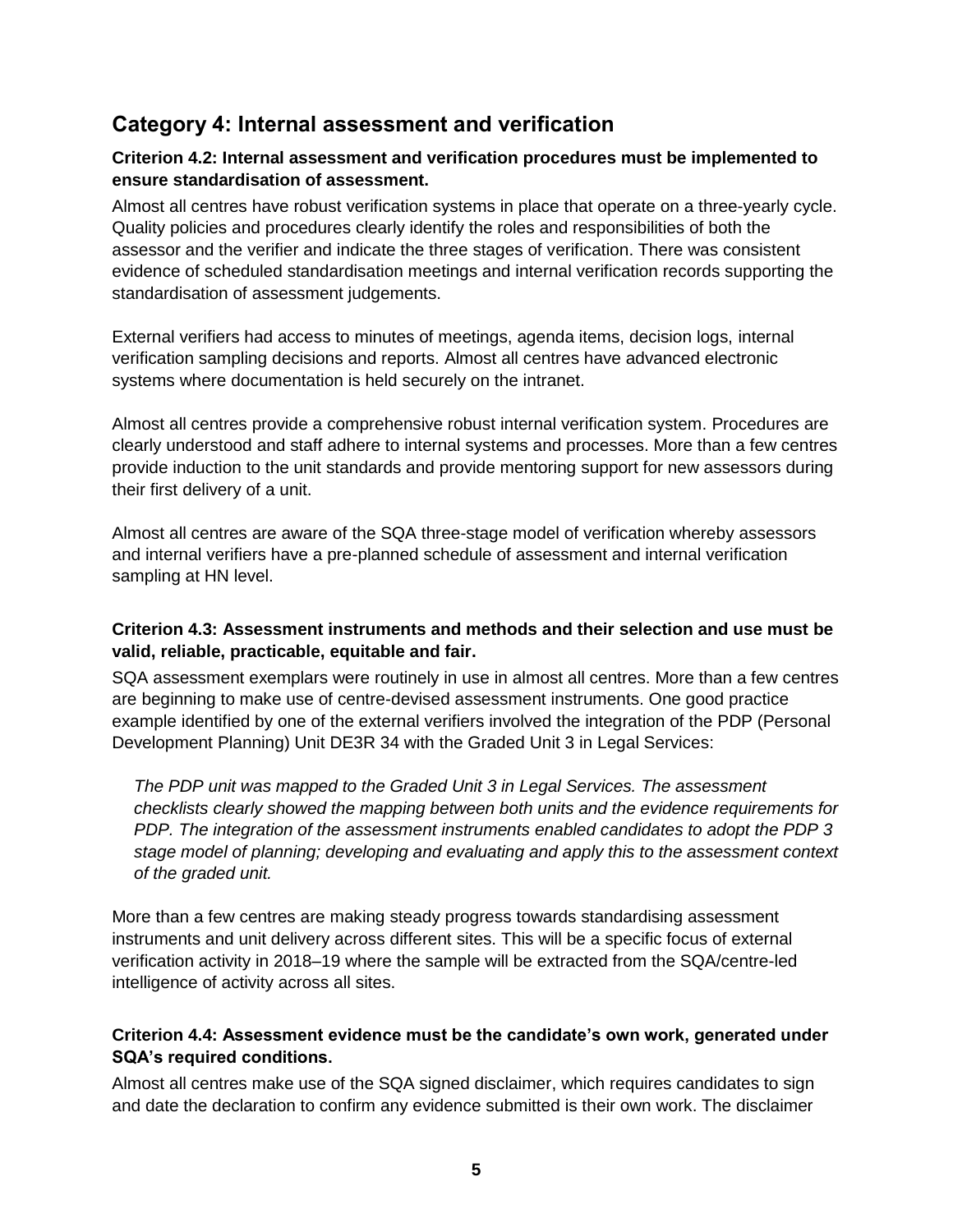further evidences that candidates have understood and abide by the centre assessment arrangements, policies and procedures relating to malpractice and plagiarism.

Almost all centres had candidate disclaimers completed and it was clear that candidates had understood assessment requirements and conditions. Many centres require HN Unit evidence to be scrutinised using Turnitin, which checks for plagiarism.

External verification reports clearly acknowledged that:

- Candidates are required to complete and sign a disclaimer form during induction.
- Many centres operate a malpractice and plagiarism policy, which candidates are also made aware of at induction.

A few centres require candidates to complete a further form stating it is their own work before submitting any assignments or assessments.

#### **Criterion 4.6: Evidence of candidates' work must be accurately and consistently judged by assessors against SQA's requirements.**

External visiting verification activity consistently acknowledged a high confidence rating with the assessment judgements for HN Units. The verification sampling activities revealed a consistently high standard of work by HN candidates. Assessors are judging consistently across units and continue to provide supportive and informed feedback to candidates.

Almost all centres consistently and accurately judged candidate performance to SQA's requirements. The standard of candidate work at HN level was consistently high and revealed well organised folios and detailed reflection on learning experiences:

As one external verifier observed, *'All work was completed to a high standard by all candidates. Assessors are judging consistently across the whole centre'*.

#### **Criterion 4.7: Candidate evidence must be retained in line with SQA requirements.**

Almost all centres retain candidate evidence in line with SQA requirements, and longer if necessary. Candidate evidence is retained for longer periods by some centres in accordance with other awarding bodies and/or funding requirements. This can vary from the minimum requirement of three weeks to as long as five years.

#### **Criterion 4.9: Feedback from qualification verifiers must be disseminated to staff and used to inform assessment practice.**

External verification feedback is routinely disseminated to all staff using universal shared access systems like SharePoint. More than a few centres upload verification reports to the central system to allow staff to read them and to share information. Visiting verification activity revealed feedback from previous external sampling had been discussed and implemented.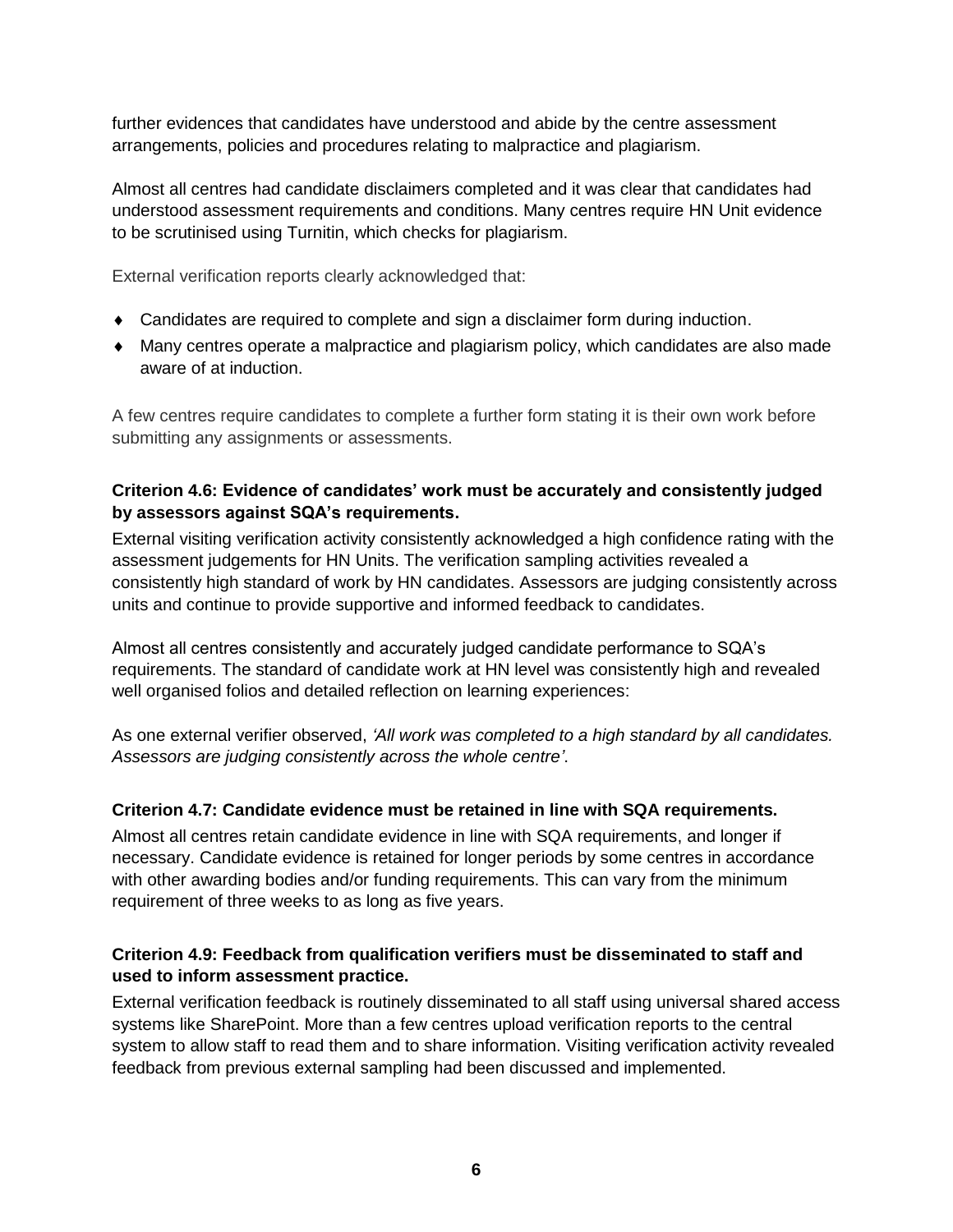All centres complied with this criterion. Centres continue to disseminate reports to all staff to inform best practice and, where necessary, to take appropriate steps to remain compliant.

Standardisation meetings and decision logs were comprehensive and robust and highlighted agenda items for discussion and action points. Good practice tends to be highlighted by external verifiers and centres should try to share best practice and 'celebrate' the success of specific achievements. More than a few centres need to recognise the importance of the annual SQA Star Awards and to prepare worthy nominations for this.